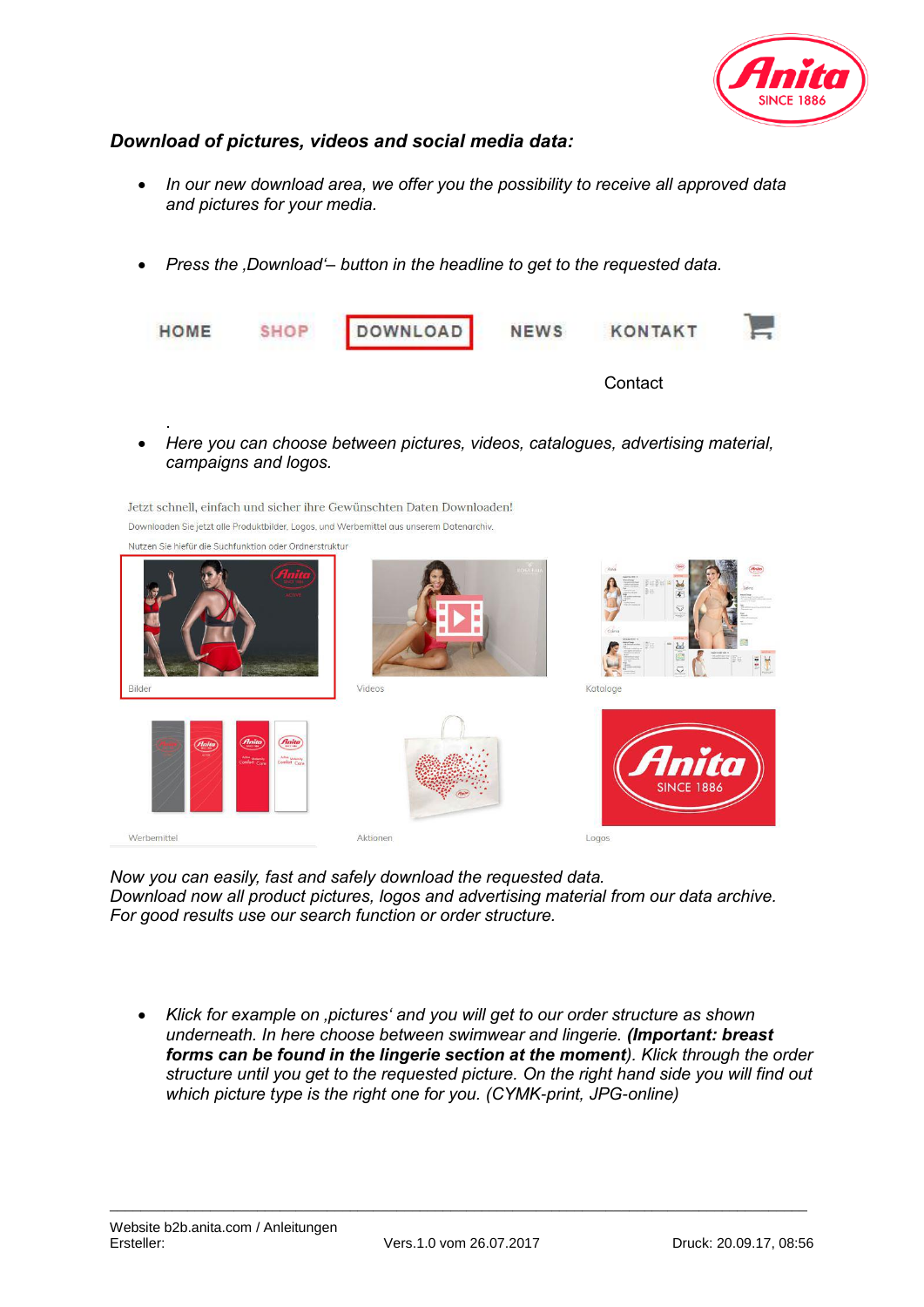

| Downloads                                                                                               | Informationen                                                                                                                                                                                                                                                                                                                                    |
|---------------------------------------------------------------------------------------------------------|--------------------------------------------------------------------------------------------------------------------------------------------------------------------------------------------------------------------------------------------------------------------------------------------------------------------------------------------------|
| 01_Bademoden_Swimwear<br>Keine Datei, 2 Unterordner<br>02_Mieder_Lingerie<br>Keine Datei, 6 Unterordner | Wichtig zu wissen:<br>Wir bieten alle Bilder in<br>verschiedenen Formaten an.<br>Diese unterscheiden sich nach<br>dem gewünschten<br>Einsatzzweck.<br>1 Druck:<br>Für Broschüren und<br>Anzeigendruck benötigen<br>Sie eine hohe Auflösung<br>und 4-Farb-Separation.<br>Sie erkennen die hierfür<br>geeigneten Dateien<br>anhand der Bezeichnung |
|                                                                                                         | CMYK.<br>2. Online:<br>Zur Verwendung im<br>Internet kann das CMYK<br>Format nicht verwendet<br>werden.<br>Hierfür bieten wir alle<br>Bilder zusätzlich in einer<br>hohen und einer niedrigen<br>Auflösung im RGB Format<br>an.<br>Bitte verwenden Sie niemals<br><b>CMYK Bilder für Websites</b>                                                |
|                                                                                                         | und<br>verwenden Sie niemals RGB<br>Bilder für Print!                                                                                                                                                                                                                                                                                            |

## *"Information*

.

*Important to know: We offer all pictures in different formats. They differ depending on the intended purpose. 1. Print: For brochures and printing ads you need a high resolution and 4 colour separation. You recognise the convenient data due to the name 'CMYK'. 2. Online: For the use on the internet the CMYK format is not suitable. For that purpose we offer all pictures additionally in a high and a low resolution in RGB Format. Please never use CMYK pictures for websites and never use RGB pictures for print!"* 

 *When you have reached the picture you wanted, you can see it in a big format by clicking on the preview picture. With a click on the 'download' button you can directly safe the picture on your computer. In case you can't find it: The picture will be saved in your 'download' file.* 

\_\_\_\_\_\_\_\_\_\_\_\_\_\_\_\_\_\_\_\_\_\_\_\_\_\_\_\_\_\_\_\_\_\_\_\_\_\_\_\_\_\_\_\_\_\_\_\_\_\_\_\_\_\_\_\_\_\_\_\_\_\_\_\_\_\_\_\_\_\_\_\_\_\_\_\_\_\_\_\_\_\_\_\_\_\_\_\_\_\_